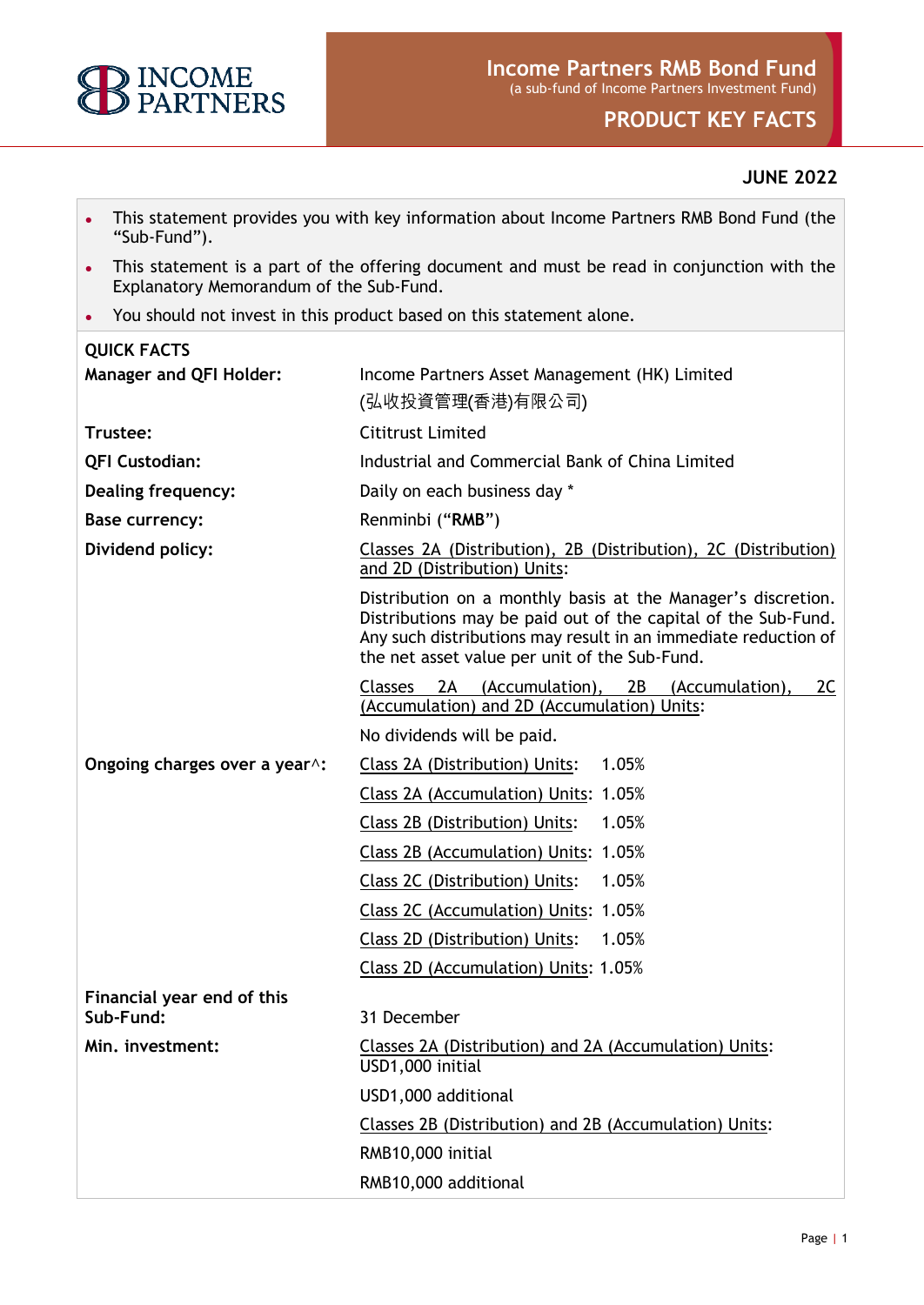

# Classes 2C (Distribution) and 2C (Accumulation) Units:

HKD10,000 initial

HKD10,000 additional

Classes 2D (Distribution) and 2D (Accumulation) Units:

EUR1,000 initial

EUR1,000 additional

- \* a day (other than a Saturday or Sunday) on which banks and stock exchanges in Hong Kong and the PRC are open for normal business.
- ^ The ongoing charges figure is calculated by dividing the expenses of the relevant class from 1 June 2021 to 31 May 2022 by the average net asset value of the relevant class over the same period and is based on the information in the latest annual financial statements (covering the period from 1 June 2021 to 31 December 2021) taking into account the actual expenses for the period from 1 January 2022 to 31 May 2022. The ongoing charges figure may vary from year to year.

# **WHAT IS THIS PRODUCT?**

- The Sub-Fund is a sub-fund of Income Partners Investment Fund, which is a unit trust established as an umbrella fund under the laws of Hong Kong.
- The Sub-Fund invests primarily in RMB-denominated fixed income securities issued within the PRC directly through Bond Connect or in reliance on the Qualified Foreign Investor ("**QFI**") status of the Manager. The Sub-Fund is denominated in RMB.

#### **OBJECTIVE AND INVESTMENT STRATEGY**

#### **Objective**

To seek long-term interest income and capital appreciation through investing all or substantially all of its assets in RMB-denominated fixed income securities issued within the PRC through (i) the China exchange traded bond market using the QFI status of the Manager, (ii) the China interbank bond market using Bond Connect (as defined in the Explanatory Memorandum) and/or the QFI status of the Manager and/or (iii) other means as may be permitted by the relevant regulations from time to time. All PRC Bonds (as defined below) in which the Sub-Fund invests will be onshore investments in the PRC and will be denominated and settled in RMB.

#### **Strategy**

The Sub-Fund seeks to achieve its investment objective by investing at least 70% of its Net Asset Value in RMB-denominated and settled fixed income securities which include bonds (which can be fixed or floating rate and include convertible bonds and urban investment bonds (城投債) (i.e. debt instruments issued by local government financing vehicles and traded on the inter-bank bond market or the exchange traded bond market in the PRC), asset-backed securities (including mortgage-backed securities and asset-backed commercial papers), commercial papers, short term bills and short term notes issued within the PRC and issued by issuers such as government entities or agencies, supra-national organisations, banks and corporations primarily established or incorporated in the PRC (collectively referred to as "**PRC Bonds**"). The Sub-Fund will invest primarily in PRC Bonds which carry a credit rating grade of at least BBB- or equivalent ("**Designated Credit Rating**") assigned by one of the local rating agencies recognized by the relevant authorities in the PRC. Up to 10% of the Sub-Fund's net asset value may be invested in PRC Bonds which are rated below the Designated Credit Rating or unrated ("**Higher Default Bonds**"). These PRC Bonds may be traded on the inter-bank bond market or the exchange traded bond market in the PRC. For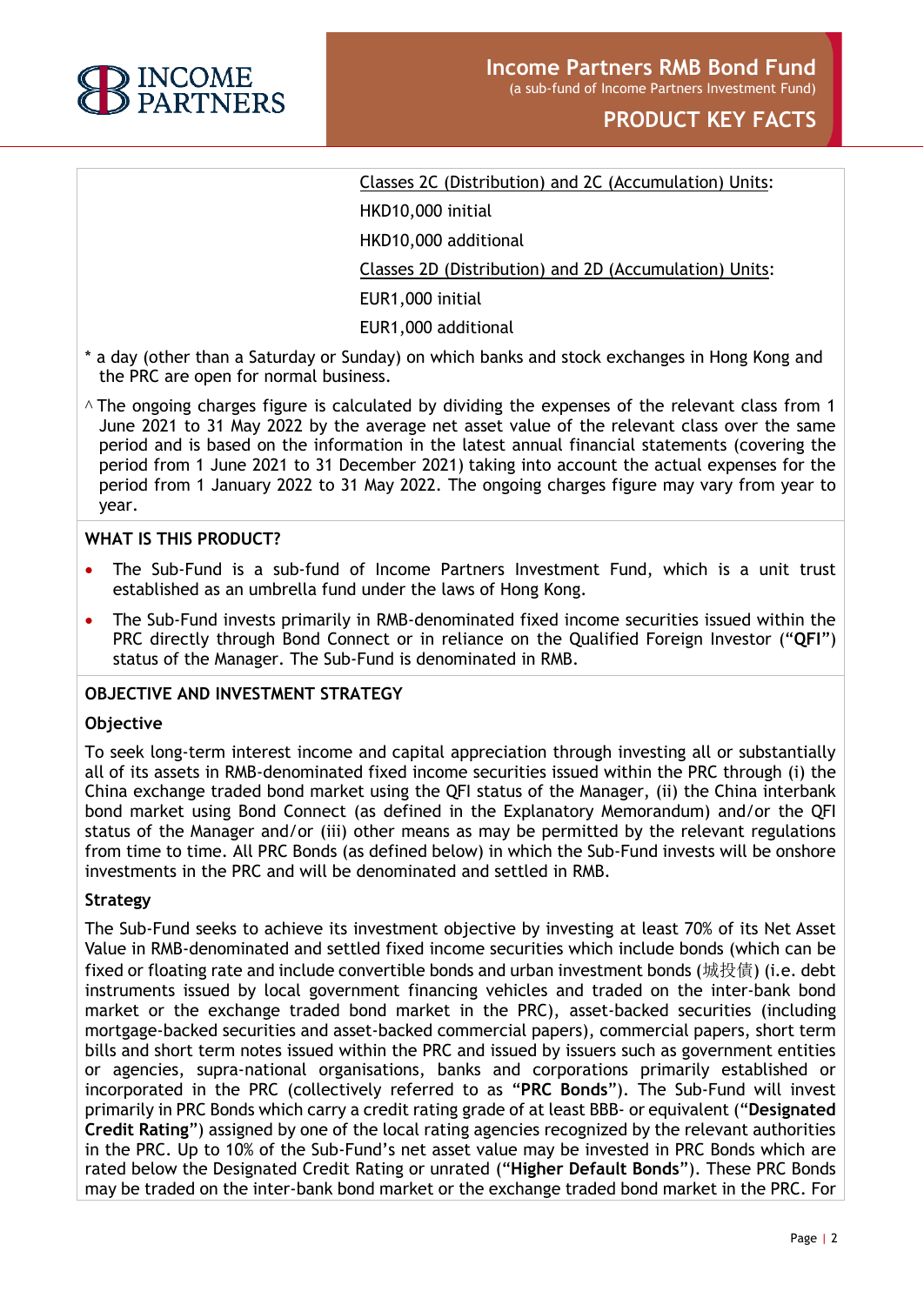

the avoidance of doubt, the foregoing references requiring the Sub-Fund to invest primarily in PRC Bonds with at least a Designated Credit Rating, or up to 10% of the Sub-Fund's NAV being invested in Higher Default Bonds shall not apply to Chinese government bonds, policy bank bonds, Chinese local government bonds, and Chinese central bank bills (which are typically unrated).

The Sub-Fund may only invest up to 10% of its Net Asset Value in each of the following investments: (i) convertible bonds, (ii) urban investment bonds and (iii) asset-backed securities (including mortgage-backed securities and asset-backed commercial papers).

The Sub-Fund may hold RMB cash and cash equivalents for cash management purposes, including to meet redemption requests or to pay expenses. The Manager may also hold RMB cash and cash equivalents prior to investing in PRC Bonds or if it determines in its opinion that extreme market conditions such as change in government policy or significant downturn in the economy warrant such holding of RMB cash and cash equivalents, instead of PRC Bonds.

The following is an indicative asset allocation of the Sub-Fund based on asset type:-

| Asset type                    | Indicative percentage of the Sub-Fund's net asset value |
|-------------------------------|---------------------------------------------------------|
| <b>PRC Bonds</b>              | 80-100%                                                 |
| RMB cash and cash equivalents | $0 - 20%$                                               |
| Total portfolio               | 100%                                                    |

The Sub-Fund does not intend to invest in any China A-Shares or China B-Shares. However, the Sub-Fund may have exposures of up to 10% of its Net Asset Value to China A-Shares or China B-Shares when the convertible bonds held by the Sub-Fund are due to be converted into equity investments. In such circumstances, the Manager will determine whether to dispose of the equity investments upon conversion, or to continue to hold the equity investments as converted, depending on the market conditions. If this changes in the future, prior approval of the SFC will be sought and not less than one month's prior notice will be provided to unitholders.

The Sub-Fund may invest up to 100% of the Sub-Fund's Net Asset Value via Bond Connect. The Sub-Fund may also invest directly in onshore PRC securities primarily through the Manager's status as a QFI.

The Sub-Fund may enter into offshore forwards, swaps or futures transactions and onshore PRC government bond futures that become eligible for investment by a QFI, for hedging purposes only in order to hedge against interest rates risks and credit risks. Currently, the Sub-Fund has no intention to enter into repurchase agreements ("repo") or reverse-repo transactions on either the inter-bank or exchange-traded bond markets, engage in securities lending transactions or other similar over-the-counter transactions, or invest in structured deposits or structured products.

# **Use of derivatives**

The Sub-Fund's net derivative exposure may be up to 50% of its net asset value.

# **WHAT ARE THE KEY RISKS?**

**Investment involves risks. Please refer to the Explanatory Memorandum for details including the risk factors.**

#### **1. Investment risk**

- There is no guarantee of the repayment of principal. The instruments invested by the Sub-Fund may fall in value and therefore your investment in the Sub-Fund may suffer losses.
- **2. Risks relating to PRC Bonds**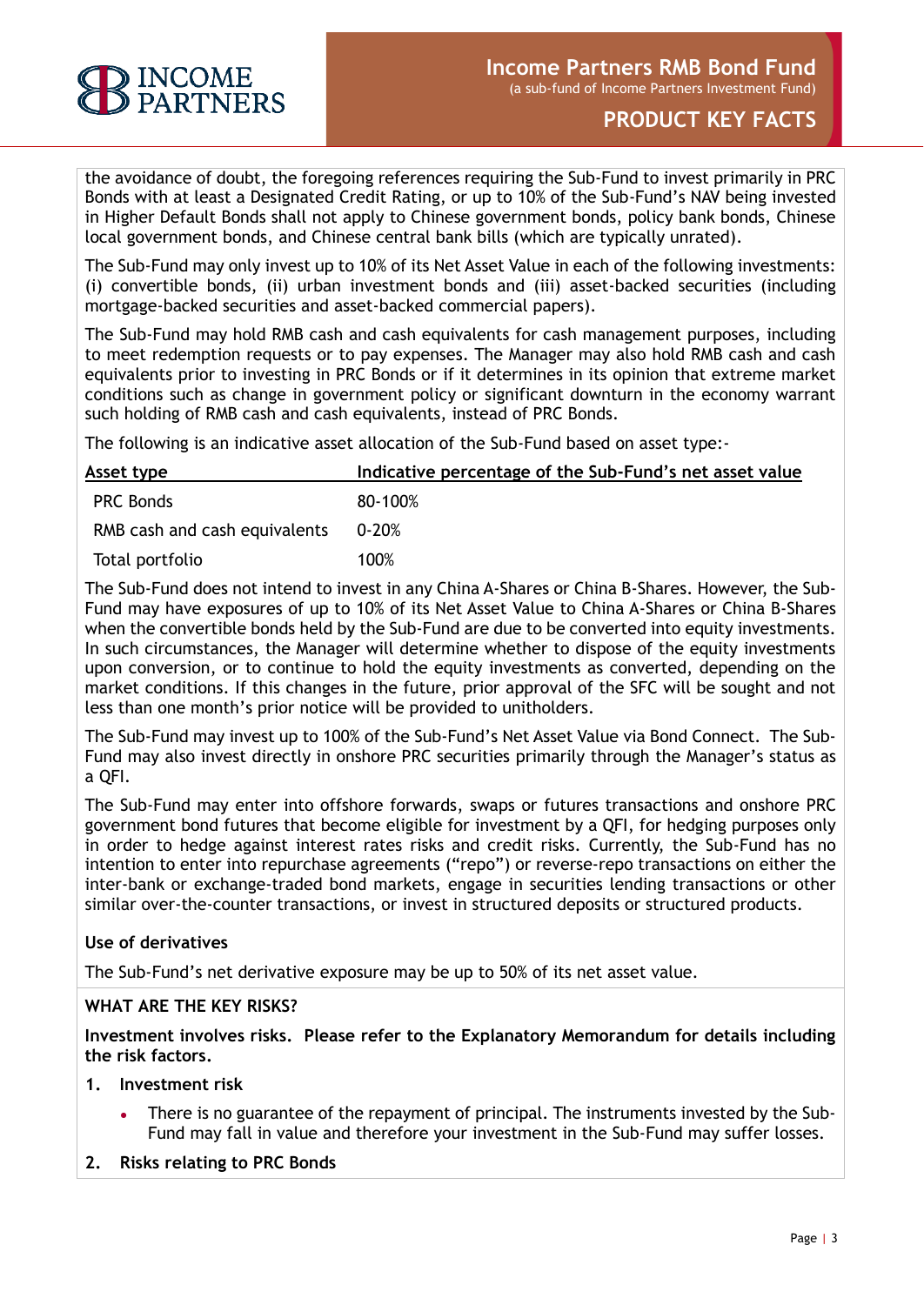

# *Credit risk*

- The Sub-Fund is exposed to the credit/insolvency risk of issuers of PRC Bonds that the Sub-Fund may invest in. Certain PRC Bonds that the Sub-Fund invests in are typically unsecured debt obligations and are not supported by any collateral. The Sub-Fund will be fully exposed to the credit/insolvency risk of its counterparties as an unsecured creditor.
- In the event of a default or credit rating downgrading of the issuers, the Sub-Fund's value will be adversely affected and investors may suffer a substantial loss as a result. The Sub-Fund may also encounter difficulties or delays in liquidating its position or enforcing its rights against such issuers as they may be incorporated outside Hong Kong and subject to foreign laws.

# *Credit ratings risk*

The rating criteria and methodology used by Chinese local rating agencies may be different from those adopted by most of the established international credit rating agencies. Therefore, such rating system may not provide an equivalent standard for comparison with securities rated by international credit rating agencies.

# *Credit rating downgrading risk*

Securities rated at the Designated Credit Rating invested by the Sub-Fund may be subject to the risk of being downgraded to below the Designated Credit Rating. In the event of downgrading in the credit ratings of a security or an issuer relating to a security, the Sub-Fund's investment value in such security may be adversely affected.

# *Risk relating to Higher Default Bonds*

- The Sub-Fund may invest in Higher Default Bonds which are generally subject to a higher degree of counterparty risk, credit risk and liquidity risk than higher rated, lower yielding securities and may be subject to greater fluctuation in value and higher chance of default. If the issuer of such securities defaults, or such securities cannot be realised, or perform badly, investors may suffer substantial losses.
- The market for these securities may be less active, making it more difficult to sell these securities. Valuation of these securities is more difficult and thus the Sub-Fund's prices may be more volatile.

#### *Interest rates risk*

Investment in the Sub-Fund is subject to interest rate risk. Generally, the prices of the PRC Bonds rise when interest rates fall, whilst their prices fall when interest rates rise. The Chinese government's macro-economic policies and controls will have significant influence over the capital markets in China. Changes in fiscal policies, such as interest rates policies, may have an adverse impact on the pricing of debt securities, and thus the return of the Sub-Fund.

#### *Liquidity risk*

- PRC Bonds that are currently not listed on a stock exchange or a securities market where trading is conducted on a regular basis may be subject to additional liquidity risk. The Sub-Fund may suffer losses in trading such instruments.
- The bid and offer spread of the price of PRC Bonds may be large, so the Sub-Fund may incur significant trading and realisation costs and may suffer losses accordingly.

# *Valuation risk*

Valuation of the Sub-Fund's investments may involve uncertainties and judgmental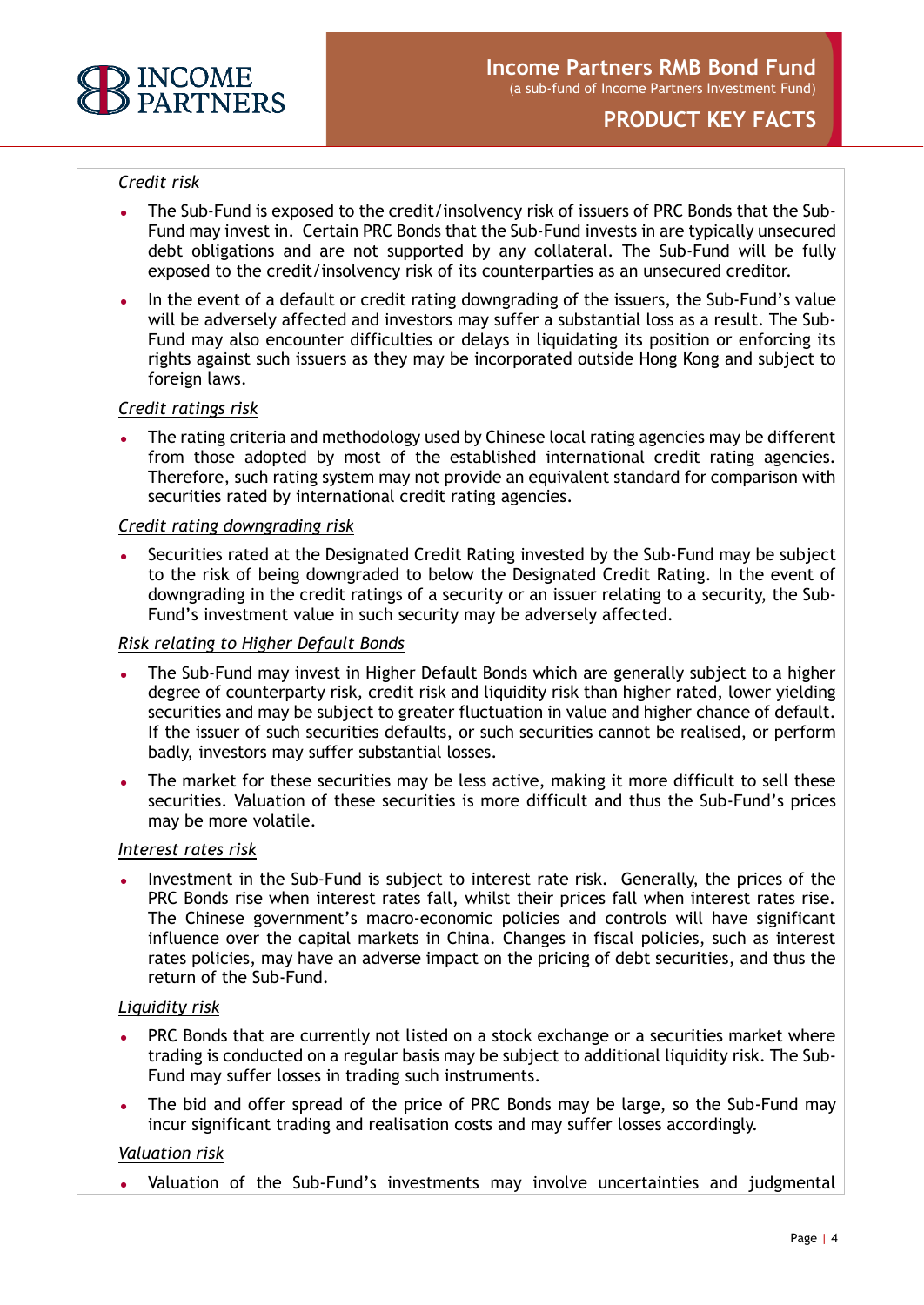

determinations, and independent pricing information may not at all times be available. If such valuations should prove to be incorrect, the net asset value of the Sub-Fund may be adversely affected.

# **3. China market / Single country investment**

- The Sub-Fund invests substantially in PRC Bonds issued in mainland China and will be subject to risks inherent in the China market and additional concentration risks. Investment in the China market is subject to emerging market risk including political, economic, legal, regulatory and liquidity risks. These risks may have adverse impact on the Sub-Fund and its investors.
- The PRC Bonds market may be subject to higher volatility compared to more developed markets. The prices of securities traded in such market may be subject to fluctuations and may adversely affect the volatility of the Sub-Fund's net asset value.

# **4. RMB currency risk**

- RMB is currently not freely convertible and is subject to exchange controls and restrictions. Such control of currency conversion and movements in the RMB exchange rates may adversely affect the operations and financial results of companies in the PRC which in turn will have impact on the net asset value of the Sub-Fund.
- As RMB is not freely convertible, currency conversion is subject to availability of RMB at the relevant time (i.e. it is possible there is not sufficient RMB for currency conversion in case of sizeable subscriptions). As such, the Manager has the absolute discretion to reject any application made in non-RMB currency subscription monies (whether such application is in relation to a class of units denominated in RMB) where it determines that there is not sufficient RMB for currency conversion.
- The Manager may sell the Sub-Fund's investments denominated in RMB and/or convert RMB into non-RMB currency at the applicable exchange rate for payment of redemption proceeds and/or dividends to investors of non-RMB class of units. Investors may therefore incur currency conversion costs and may suffer losses depending on the exchange rate movements of RMB relative to such non-RMB currency. Currency conversion is also subject to the Sub-Fund's ability to convert the proceeds denominated in RMB into non-RMB currency which, in turn, might delay the payment of redemption proceeds and/or dividends or affect the Sub-Fund's ability to meet redemption requests from and/or to pay dividends to the unitholders until such time the conversion into non-RMB currency is available.
- There is no guarantee that RMB will not depreciate. Any devaluation of RMB could adversely affect the value of the investors' investments. If investors convert other currencies into RMB so as to invest in the RMB classes of units and subsequently convert the RMB redemption proceeds back into other currencies, they may suffer a loss if RMB depreciates against such other currencies.
- Investments acquired by the Sub-Fund will primarily be denominated in RMB whereas the classes of units of the Sub-Fund may be denominated in other currencies. All or part of the subscription monies of investors in a non-RMB denominated class of units will be converted into RMB for investment in underlying securities, while realisation proceeds and/or dividend payments in RMB will be converted to the relevant class currency for payment of redemption proceeds and/or distributions in respect of the distribution classes. As a result, investors will be exposed to foreign exchange fluctuations between RMB and the relevant class currency and may suffer losses arising from such fluctuations.
- In calculating the prices of units of non-RMB classes, the Manager will normally apply the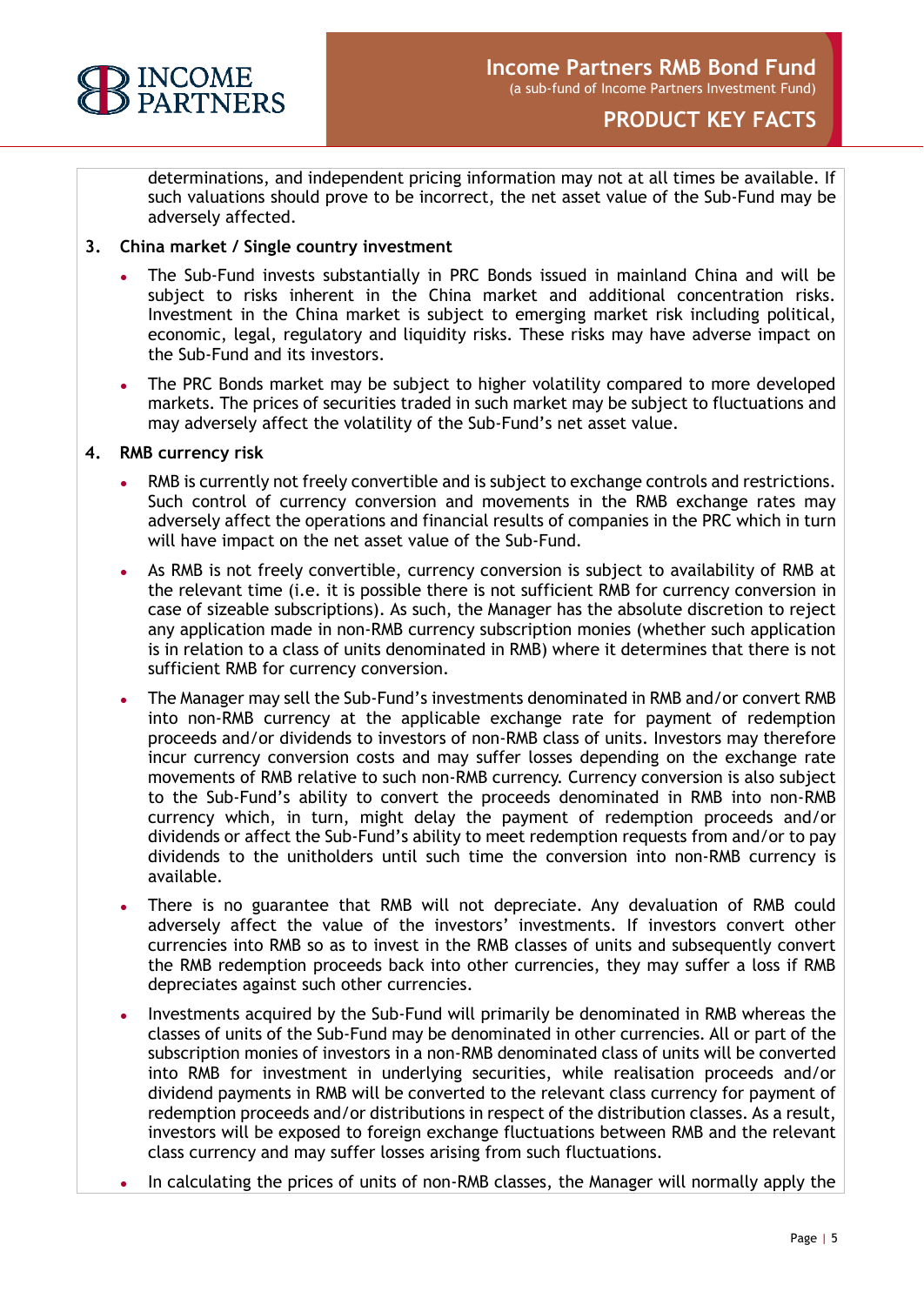

CNH exchange rate (i.e. the exchange rate for the offshore RMB market in China). The CNH rate may be at a premium or discount to the exchange rate for the onshore RMB market in China (i.e. the CNY exchange rate) and there may be significant bid and offer spreads. The value of the Sub-Fund will thus be subject to fluctuation.

# **5. PRC tax risk**

The Sub-Fund may be subject to the risks associated with changes in the PRC laws and regulations, including PRC tax laws, and such changes may have retrospective effect. Having taken and considered independent professional tax advice and acting in accordance with such advice, the Manager is of the view that the Sub-Fund should not be subject to PRC withholding tax on the capital gains derived from investments in PRC Bonds and therefore does not make any withholding tax provision for the account of the Sub-Fund in respect of any potential PRC tax liability on such capital gains. In the event that actual tax is collected by the State Administration of Taxation and the Sub-Fund is required to make payments reflecting tax liabilities for which no provision has been made or for which the level of provision is inadequate, the net asset values of the Sub-Fund will be adversely affected, as the Sub-Fund will ultimately have to bear the full amount of tax liabilities.

# **6. Risks relating to QFI**

- The Sub-Fund invests in PRC Bonds through a QFI which is subject to applicable regulations imposed by the PRC authorities. The Manager may, as a QFI, remit and repatriate offshore RMB into and out of the PRC for the purposes of making investments in PRC domestic securities. However, there is no assurance that PRC rules and regulations will not change or that lock-up periods or repatriation restrictions will not be imposed in the future. Any restrictions on repatriation of the invested capital and net profits may impact on the Sub-Fund's ability to meet redemption requests from the Unitholders.
- The application of the QFI rules may depend on the interpretation of the Chinese authorities. Any changes to the relevant rules may have an adverse impact on investors' investment in the Sub-Fund.
- In the event of any default of either a PRC broker or the QFI Custodian in the execution or settlement of any transaction or in the transfer of any fund or securities in the PRC, the Sub-Fund may encounter delays in recovering its assets which may in turn adversely impact the net asset value of the Sub-Fund.

#### **7. Risks relating to the China interbank bond market**

Investing in the China interbank bond market (whether via Bond Connect or the Manager's QFI status) is subject to regulatory risks and various risks such as volatility risk, liquidity risk, settlement and counterparty risk as well as other risk factors typically applicable to debt securities. The relevant rules and regulations on investment in the China interbank bond market are subject to change which may have potential retrospective effect. In the event that the relevant PRC authorities suspend account opening or trading on the China interbank bond market, the Sub-Fund's ability to invest in the China interbank bond market will be adversely affected and limited.

#### **8. Risk of investing in urban investment bonds**

Urban investment bonds are issued by local government financing vehicles ("LGFVs"). Although local governments may be seen to be closely connected to urban investment bonds, such bonds are typically not guaranteed by local governments or the central government of the PRC. As such, local governments or the central government of the PRC are not obliged to support any LGFVs in default. In the event that the LGFVs default on payment of principal or interest of the urban investment bonds, the Sub-Fund could suffer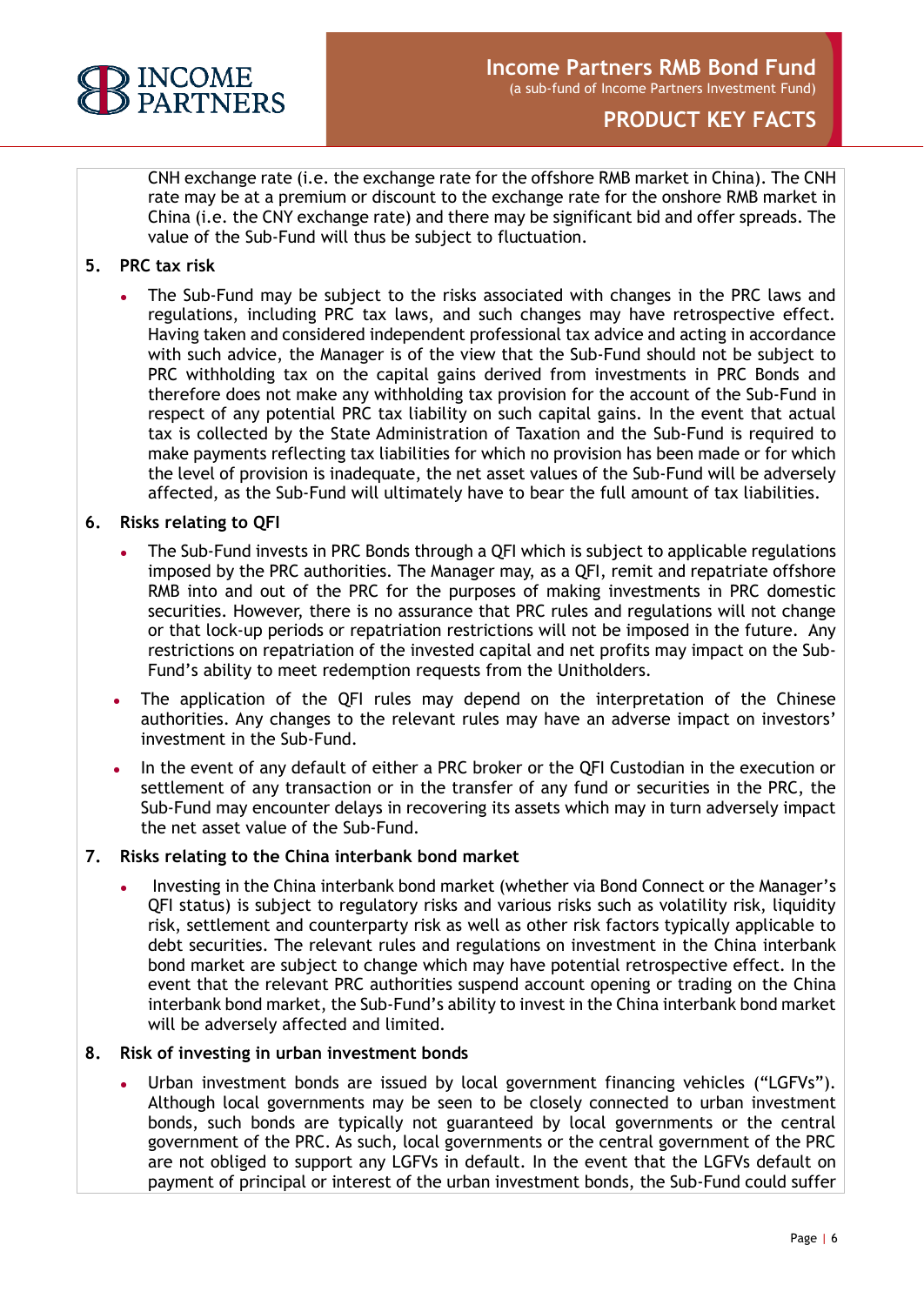

substantial loss and the Net Asset Value of the Sub-Fund could be adversely affected.

# **9. Hedging risk**

- The Sub-Fund may enter into offshore forwards, swaps or futures transactions for hedging purposes in order to hedge against interest rates risks, credit risks and currency risks. There is no guarantee that hedging techniques will fully and effectively achieve their desired result.
- The Sub-Fund may not obtain a perfect correlation between hedging instruments and the portfolio holdings being hedged, which may expose the Sub-Fund to risk of loss.
- Any expenses arising from such hedging transactions, which may be significant depending on prevailing market conditions, will be borne by the Sub-Fund.

# **10. Risk relating to dividends paid out of capital**

- The Manager may at its discretion pay distributions out of the capital of the Sub-Fund.
- Investors should note that payment of distributions out of capital represents a return or withdrawal of part of the amount they originally invested or from any capital gains attributable to the original investment. Any such distributions may result in an immediate reduction of the net asset value per unit of the Sub-Fund.
- The Manager may amend this distribution policy subject to the SFC's prior approval and by giving not less than one month's prior notice to unitholders.

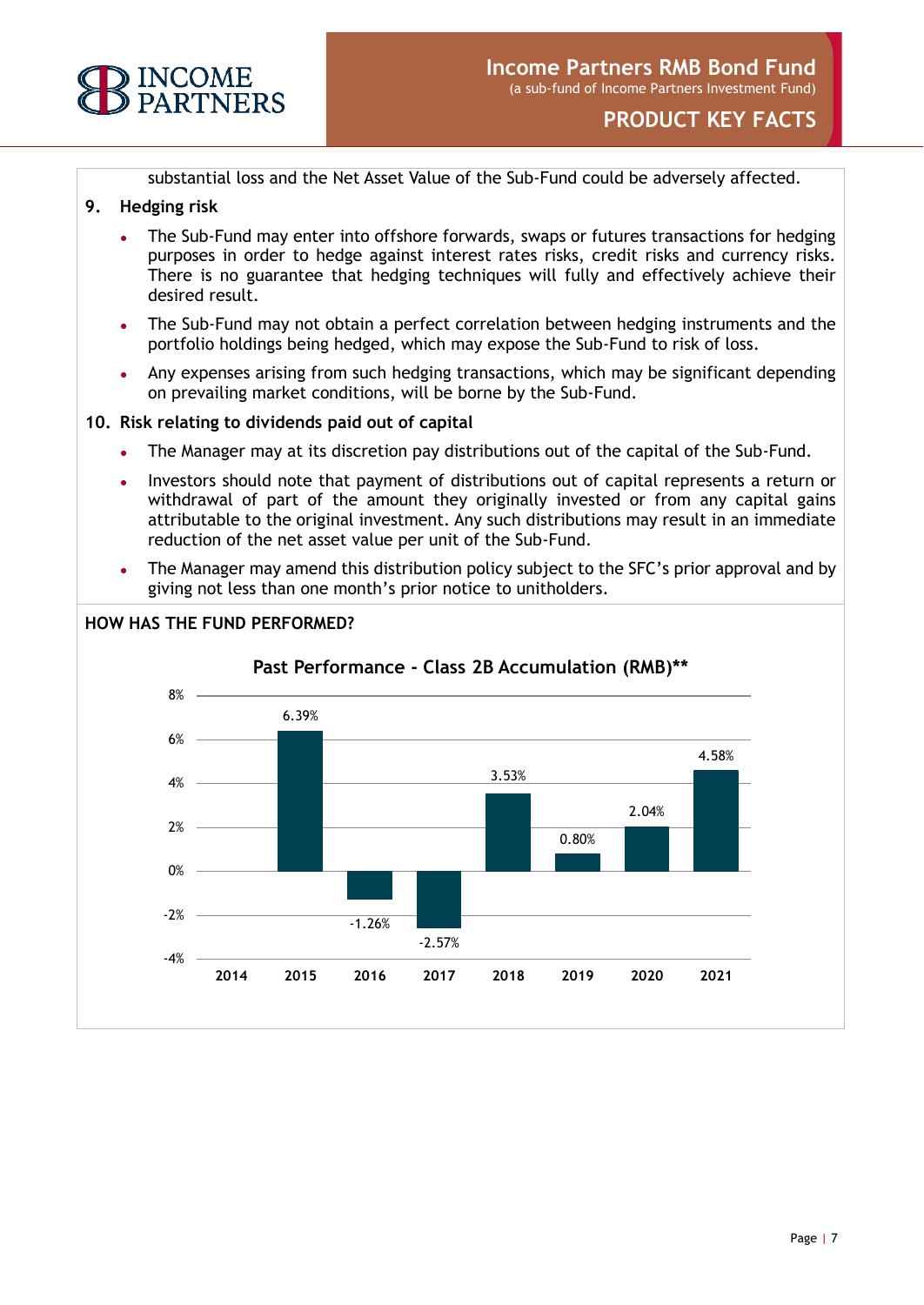

- Past performance information is not indicative of future performance. Investors may not get back the full amount invested.
- The computation basis of the performance is based on the calendar year end, NAV-to-NAV, with dividend reinvested.
- These figures show by how much Class 2B (Accumulation) Units increased or decreased in value during the calendar year being shown. Performance data has been calculated in RMB including ongoing charges and excluding subscription fee and redemption fee you might have to pay.
- Where no past performance is shown there was insufficient data available in that year to provide performance.
- Sub-Fund launch date: July 2014
- Class 2B (Accumulation) Units launch date: July 2014

\*\* Prior to April 2020, the past performance information set out under this section related to Class 2B (Distribution) Units (being the largest unit class then offered to the public in Hong Kong) as the most appropriate representative unit class. From April 2020 onwards, the Manager views Class 2B (Accumulation) Units as the most appropriate representative unit class, as it is the largest unit class currently offered to the public in Hong Kong, is broadly representative of the Sub-Fund's performance and is denominated in the base currency of the Sub-Fund. Accordingly, the past performance information set out under this section from April 2020 onwards will relate to Class 2B (Accumulation) Units.

# **IS THERE ANY GUARANTEE?**

This Sub-Fund does not have any guarantees. You may not get back the full amount of money you invest.

#### **WHAT ARE THE FEES AND CHARGES?**

#### **Charges which may be payable by you**

You may have to pay the following fees when dealing in the units of the Sub-Fund.

| Fee                        | What you pay    |  |
|----------------------------|-----------------|--|
| <b>Subscription Charge</b> |                 |  |
| (% of subscription amount) | All Classes: 5% |  |
| <b>Switching Fee</b>       | Nil *           |  |
| <b>Redemption Charge</b>   | Nil *           |  |

#### **Ongoing fees payable by the Sub-Fund**

The following expenses will be paid out of the Sub-Fund. They affect you because they reduce the return you get on your investments.

|                | Annual rate (as a % of the net asset value)                                         |
|----------------|-------------------------------------------------------------------------------------|
| Management Fee | All Classes: 0.80% p.a.*                                                            |
| Trustee Fee    | For the first USD250 million of the net asset value of the Sub-<br>Fund: 0.10% p.a. |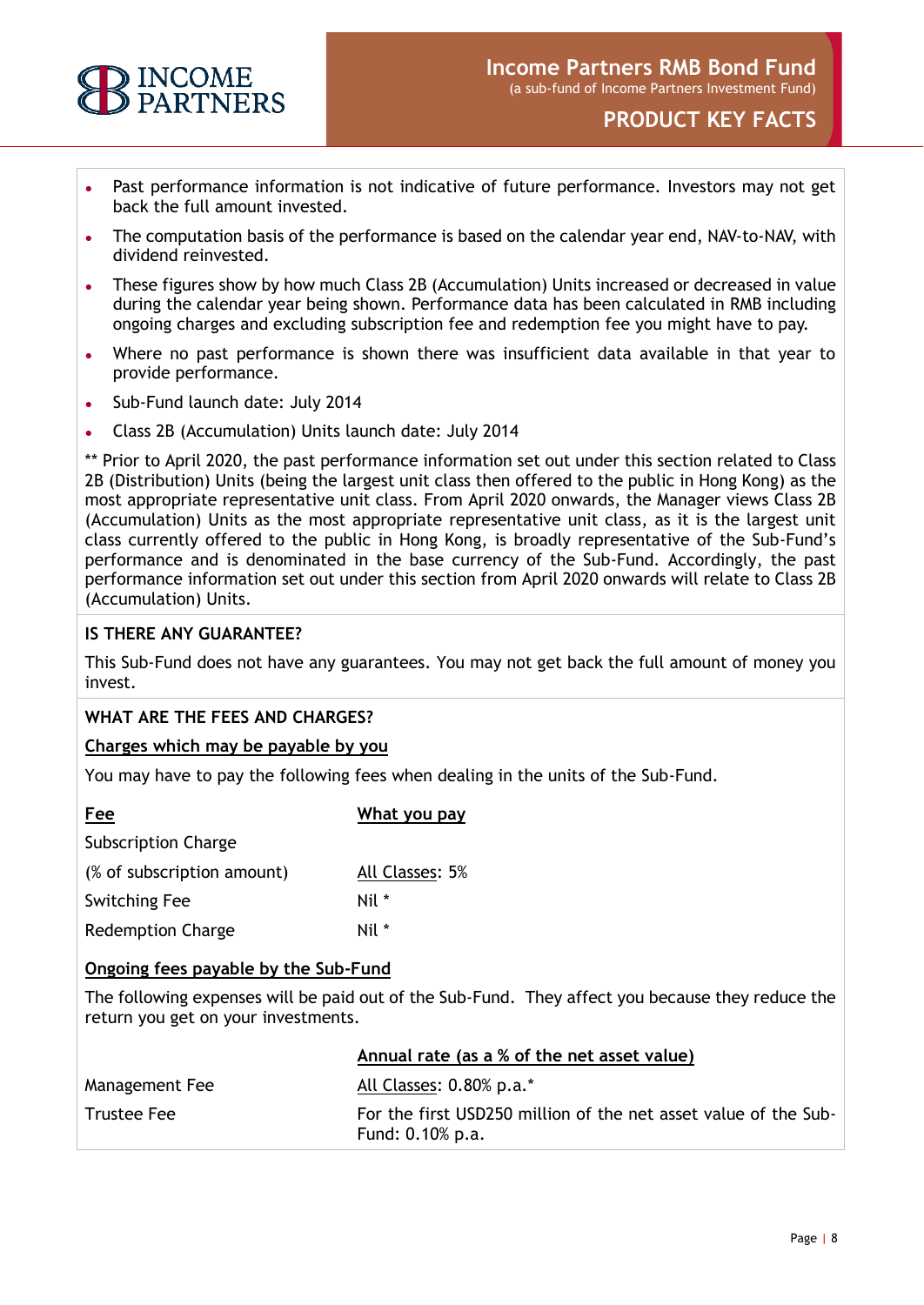

|                    | For the remaining balance of the net asset value of the Sub-<br>Fund: 0.08% p.a., subject to a minimum monthly fee of<br>USD6,000*                                                                                                                                                    |
|--------------------|---------------------------------------------------------------------------------------------------------------------------------------------------------------------------------------------------------------------------------------------------------------------------------------|
| Administration Fee | Included in the Trustee Fee <sup>^</sup>                                                                                                                                                                                                                                              |
| Performance Fee    | Not applicable                                                                                                                                                                                                                                                                        |
| Custodian Fee      | Safekeeping fee of up to 0.075% p.a. of the market value of the<br>Sub-Fund (inclusive of a safekeeping fee of 0.06% p.a. of the<br>market value of the Sub-Fund for custody services in respect of<br>China's bond-connect program), subject to a minimum monthly<br>fee of USD2,500 |

Registrar and Processing Agent Fee Transaction fees and account maintenance fees at customary market rate subject to a minimum monthly fee of USD500

- $\textdegree$  The Administrator also charges a financial statement preparation fee of USD5,000 per financial statement.
- \* You should note that some fees may be increased, up to a specified permitted maximum, by giving unitholders at least one month's prior notice. For details please refer to page 82 of the Explanatory Memorandum.

# **Other fees**

You may have to pay other fees and charges when dealing in the units of the Sub-Fund. The Sub-Fund will also bear the costs which are directly attributable to it, as set out in its offering document.

# **ADDITIONAL INFORMATION**

- You generally buy and redeem units at the Sub-Fund's issue price and redemption price after the processing agent receives your request in good order on or before 5:00 p.m. (Hong Kong time) on the relevant dealing day, being the dealing cut-off time. The distributors may impose an earlier cut-off time before the dealing deadline for receiving instructions for subscriptions or redemptions. Investors should confirm the arrangements with the distributors concerned.
- The issue price and redemption price of the Sub-Fund are calculated on each dealing day and published on the Manager's website [www.incomepartners.com.](http://www.incomepartners.com/)
- The past performance information of other units classes offered to Hong Kong investors can be obtained from the Manager's website [www.incomepartners.com.](http://www.incomepartners.com/)
- In respect of Classes 2A (Distribution), 2B (Distribution), 2C (Distribution) and 2D (Distribution) Units, the composition of the distributions (i.e. the relative amounts paid out of net distributable income and capital) for the last 12 months are available by the Manager on request and also on the Manager's website [www.incomepartners.com.](http://www.incomepartners.com/)
- Investors may obtain information on the intermediaries from the Manager at: Income Partners Asset Management (HK) Limited Suites 3503-4 Cambridge House Taikoo Place 979 King's Road Quarry Bay, Hong Kong